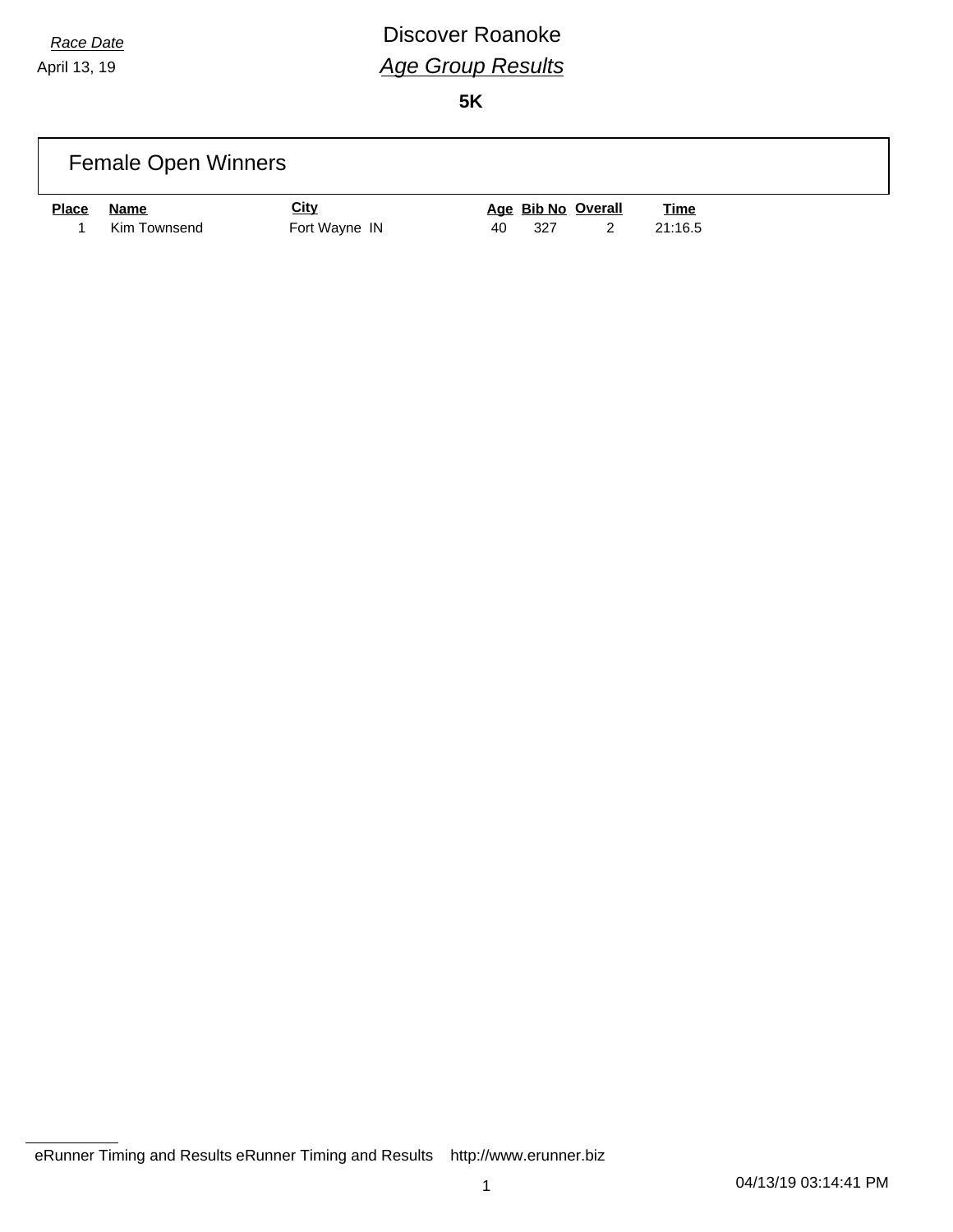**5K**

| <b>Place</b>   | Name                  | <b>City</b>   |    | Age Bib No Overall |    | Time        |
|----------------|-----------------------|---------------|----|--------------------|----|-------------|
| 1              | <b>Elly Kiess</b>     | Fort Wayne IN | 14 | 250                | 7  | 25:36.9     |
| $\overline{2}$ | heidi warner          | roanoke IN    | 15 | 308                | 11 | 27:13.0     |
| 3              | Quinn Lenwell         | Fort Wayne IN | 9  | 329                | 13 | 27:20.5     |
| 4              | Ali Risley            | Fort Wayne IN | 12 | 286                | 15 | 27:43.1     |
| 5              | Mya Wolf              | Huntington IN | 11 | 317                | 24 | 30:31.7     |
| 6              | ELISE NEHER           | ROANOKE IN    | 12 | 268                | 40 | 36:13.7     |
| 7              | Zoe Spaulding         | Fort Wayne IN | 19 | 298                | 52 | 44:00.3     |
| 8              | <b>Agatha Fetters</b> | Fort Wayne IN | 10 | 233                | 54 | 44:04.6     |
|                | Female 20 to 35       |               |    |                    |    |             |
| <b>Place</b>   | <b>Name</b>           | <b>City</b>   |    | Age Bib No Overall |    | <b>Time</b> |

| тасе | name                 | <b>URY</b>     |    | Age BID NO OVERIL |    | <b>Time</b> |
|------|----------------------|----------------|----|-------------------|----|-------------|
|      | Michelle Ravenscroft | Fort Wayne IN  | 35 | 284               | 12 | 27:18.7     |
| 2    | Sandra Bellaire      | Shipshewana IN | 26 | 209               | 14 | 27:39.3     |
| 3    | Miranda Vance        | New Haven IN   | 23 | 305               | 18 | 28:24.6     |
| 4    | Juanita Oberley      | Monroeville IN | 31 | 271               | 48 | 39:17.1     |
| 5    | Jocelyn Shee         | Fort Wayne IN  | 27 | 292               | 49 | 39:32.9     |
| 6    | Amber Ramsey         | Fort Wayne IN  | 28 | 279               | 50 | 39:36.5     |
|      | <b>KHAING OO</b>     | FORT WAYNE IN  | 32 | 273               | 56 | 45:57.2     |
|      |                      |                |    |                   |    |             |

#### Female 36 to 49

| Place          | Name                    | <b>City</b>   | Age | <b>Bib No Overall</b> |    | Time    |
|----------------|-------------------------|---------------|-----|-----------------------|----|---------|
| 1              | Nichole Miles           | Ft Wayne IN   | 42  | 258                   | 8  | 25:42.5 |
| $\overline{2}$ | Dana Statler            | Fort Wayne IN | 39  | 299                   | 22 | 29:56.1 |
| 3              | Caroline Chesney        | FORT WAYNE IN | 49  | 217                   | 23 | 29:57.6 |
| 4              | Veronica Arias          |               | 42  | 334                   | 27 | 30:43.8 |
| 5              | Deah Wolf               | Huntington IN | 37  | 316                   | 31 | 32:17.7 |
| 6              | Jill Kersten            | LEO IN        | 47  | 248                   | 34 | 34:01.4 |
| 7              | Melinda Marshall        | Andrews IN    | 44  | 254                   | 37 | 35:47.4 |
| 8              | Megan Engle             | Roanoke IN    | 37  | 231                   | 39 | 35:57.6 |
| 9              | Kristy Robin-Fisher     | Huntington IN | 42  | 287                   | 42 | 37:30.5 |
| 10             | Sarah Moorehead         | Leo IN        | 42  | 262                   | 44 | 38:12.2 |
| 11             | angie bayoneta          | fortwayne IN  | 45  | 207                   | 51 | 43:39.0 |
| 12             | Alicia Ripplinger       | Garrett IN    | 36  | 285                   | 53 | 44:04.5 |
| 13             | <b>JULIE BOLENBAUGH</b> | ROANOKE IN    | 39  | 210                   | 55 | 44:06.9 |
| 14             | Julie Uecker            | Roanoke IN    | 46  | 304                   | 57 | 46:29.3 |
|                |                         |               |     |                       |    |         |

eRunner Timing and Results eRunner Timing and Results http://www.erunner.biz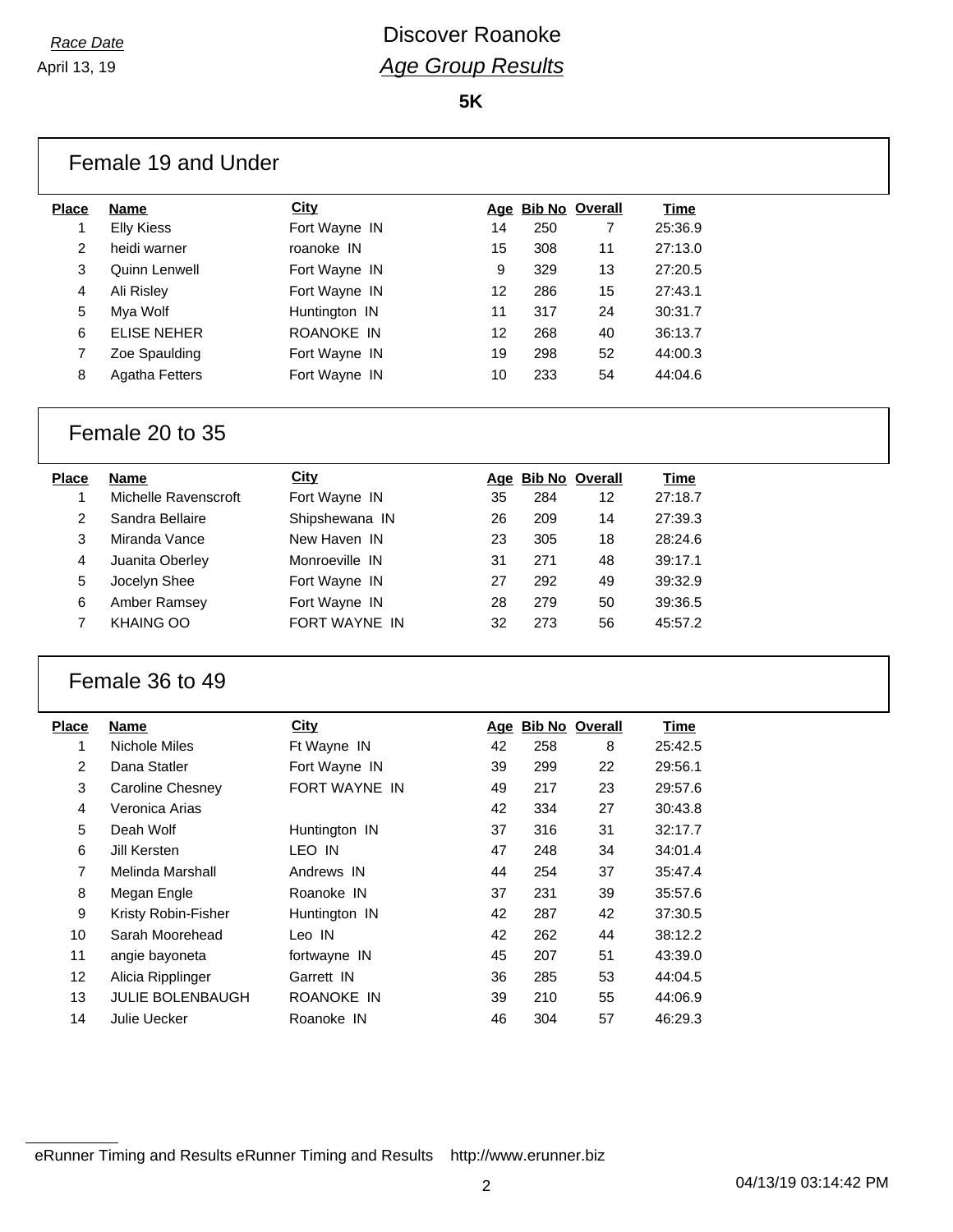**5K**

|                | Female 50 to 64       |                     |    |                    |    |         |  |
|----------------|-----------------------|---------------------|----|--------------------|----|---------|--|
| <b>Place</b>   | <b>Name</b>           | City                |    | Age Bib No Overall |    | Time    |  |
|                | <b>Beth Goldsmith</b> | Fort Wayne IN       | 55 | 238                | 16 | 28:12.6 |  |
| $\overline{2}$ | diane sheets          | huntington IN       | 52 | 293                | 19 | 28:30.5 |  |
| 3              | Teresa Haydock        | Fort Wayne IN       | 55 | 239                | 20 | 28:57.2 |  |
| $\overline{4}$ | Mae MILLER            | columbia city IN    | 53 | 260                | 21 | 29:16.8 |  |
| 5              | <b>DEB NEHER</b>      | ROANOKE IN          | 52 | 267                | 36 | 35:31.8 |  |
| 6              | Deborah Romary        | Fort Wayne IN       | 64 | 290                | 43 | 38:07.9 |  |
| $\overline{7}$ | Donna Medley          | North Manchester IN | 58 | 256                | 45 | 38:25.4 |  |
| 8              | susan miller          | huntington IN       | 63 | 261                | 60 | 49:43.2 |  |
| 9              | Kyle Zanker           | Fort Wayne IN       | 62 | 319                | 61 | 49:44.9 |  |
| 10             | Cathy Schwartz        | Fort Wayne IN       | 64 | 291                | 62 | 49:45.4 |  |
|                |                       |                     |    |                    |    |         |  |

### Female 65 and over

| <b>Place</b> | Name           | <u>City</u>      |    | Age Bib No Overall |    | <u>Time</u> |
|--------------|----------------|------------------|----|--------------------|----|-------------|
|              | Betty Nelson   | Columbia City IN | 73 | 270                | 32 | 33:39.7     |
|              | Jean Bradlev   | Fort Wayne IN    | 67 | 213                | 41 | 36:29.7     |
|              | Vicky Eisenhut | Roanoke IN       | 66 | 230                | 59 | 49:41.4     |

eRunner Timing and Results eRunner Timing and Results http://www.erunner.biz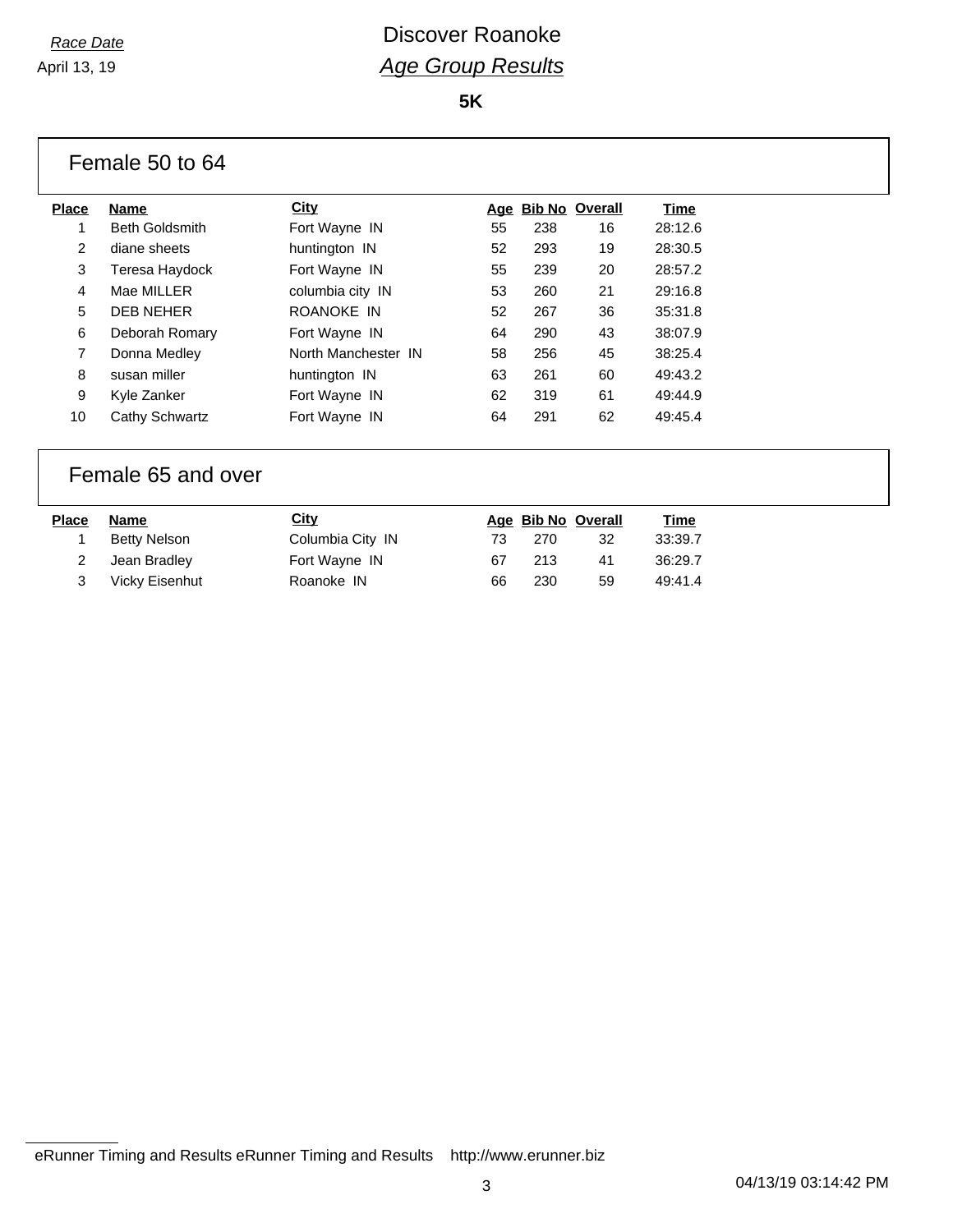# *Race Date* **Discover Roanoke** *Age Group Results*

|              | Male Open Winners |               |                    |             |  |
|--------------|-------------------|---------------|--------------------|-------------|--|
| <b>Place</b> | Name              | <u>City</u>   | Age Bib No Overall | <b>Time</b> |  |
|              | Paul Bickel       | Huntington IN | 24<br>276          | 18:54.7     |  |

eRunner Timing and Results eRunner Timing and Results http://www.erunner.biz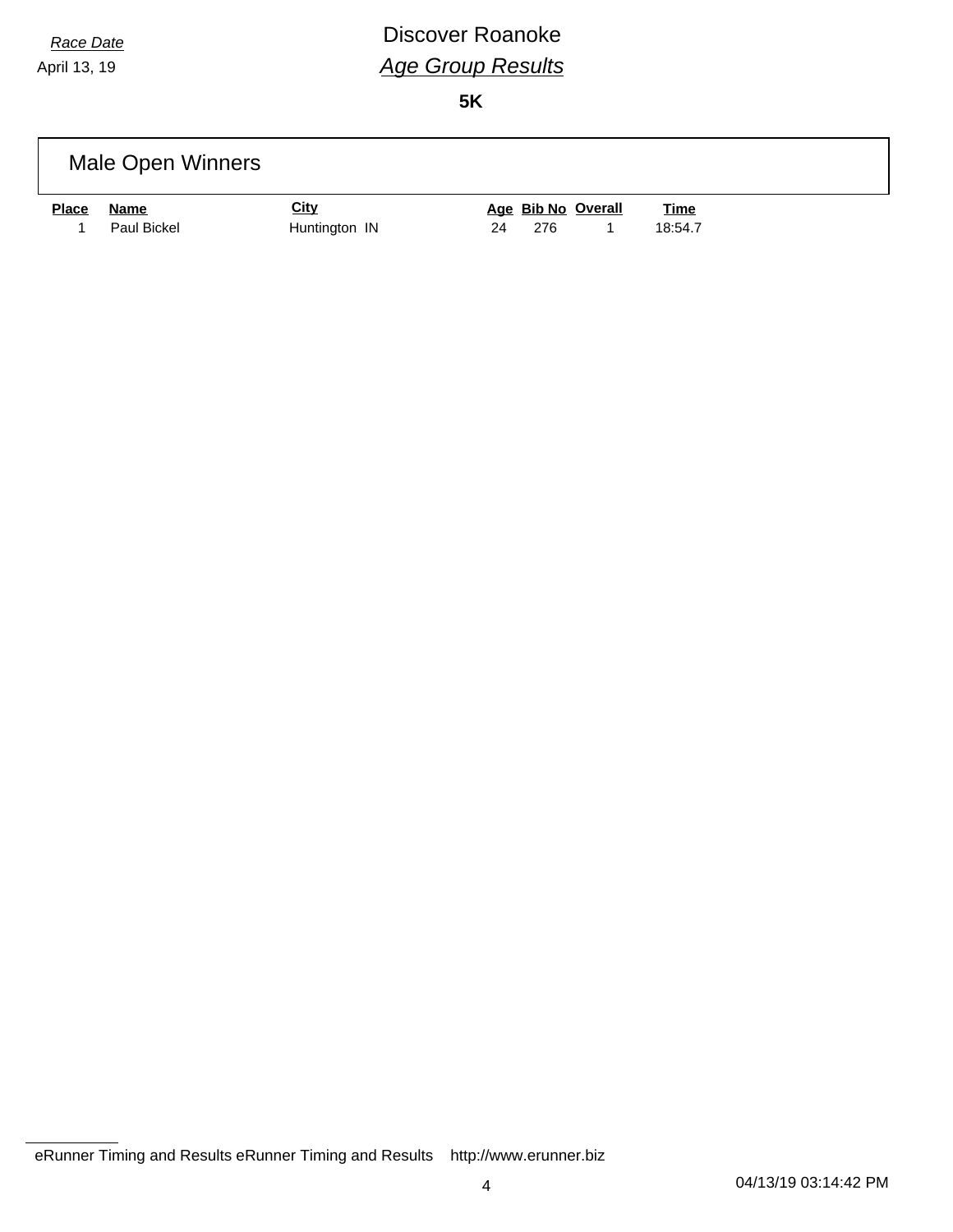Г

### *Race Date* **Discover Roanoke** *Age Group Results*

**5K**

| <b>Place</b>   | Name                      | <b>City</b>    |    |     | Age Bib No Overall | Time        |  |
|----------------|---------------------------|----------------|----|-----|--------------------|-------------|--|
| $\mathbf{1}$   | <b>OWEN SHEETS</b>        | FORT WAYNE IN  | 11 | 294 | 4                  | 24:36.8     |  |
| 2              | <b>Montgomery Fetters</b> | Fort Wayne IN  | 13 | 234 | 9                  | 26:22.4     |  |
| 3              | noah warner               | roanoke IN     | 14 | 309 | 10                 | 27:03.6     |  |
| 4              | Cooper Wolf               | Huntington IN  | 9  | 315 | 30                 | 32:16.1     |  |
| 5              | owen warner               | roanoke IN     | 12 | 311 | 33                 | 33:56.6     |  |
|                | Male 20 to 35             |                |    |     |                    |             |  |
| <b>Place</b>   | Name                      | <b>City</b>    |    |     | Age Bib No Overall | <b>Time</b> |  |
| 1              | Zach Baker                | Fort Wayne IN  | 30 | 206 | 5                  | 24:41.2     |  |
| 2              | Kyle Fluck                | HUNTINGTON IN  | 31 | 235 | 26                 | 30:39.6     |  |
| 3              | Neil Zehr                 | Roanoke IN     | 32 | 321 | 29                 | 31:14.6     |  |
| 4              | Nick Oberley              | Monroeville IN | 32 | 272 | 47                 | 39:17.1     |  |
|                | Male 36 to 49             |                |    |     |                    |             |  |
| <b>Place</b>   | Name                      | <b>City</b>    |    |     | Age Bib No Overall | <b>Time</b> |  |
| 1              | PHIL ENGLE                | ROANOKE IN     | 38 | 232 | 3                  | 23:38.4     |  |
|                |                           |                |    |     |                    |             |  |
| $\overline{2}$ | <b>Brad Wolf</b>          | Huntington IN  | 38 | 314 | 25                 | 30:32.7     |  |
| 3              | <b>ROB SHEETS</b>         | FORT WAYNE IN  | 47 | 295 | 38                 | 35:52.1     |  |
| 4              | chad warner               | roanoke IN     | 39 | 307 | 46                 | 38:49.2     |  |
|                | Male 50 to 64             |                |    |     |                    |             |  |
| <b>Place</b>   | <b>Name</b>               | <b>City</b>    |    |     | Age Bib No Overall | <b>Time</b> |  |
| 1              | Roger Zehr                | Elkhart IN     | 62 | 324 | 6                  | 25:23.4     |  |
| 2              | <b>Brian Kiess</b>        | Fort Wayne IN  | 52 | 249 | 17                 | 28:22.5     |  |
| 3              | <b>ROB NEHER</b>          | ROANOKE IN     | 53 | 269 | 28                 | 30:59.5     |  |
| 4              | Donald Uecker             | Roanoke IN     | 54 | 303 | 58                 | 46:31.4     |  |
|                | Male 65 and over          |                |    |     |                    |             |  |
| <b>Place</b>   | <b>Name</b>               | <b>City</b>    |    |     | Age Bib No Overall | <b>Time</b> |  |

eRunner Timing and Results eRunner Timing and Results http://www.erunner.biz

٦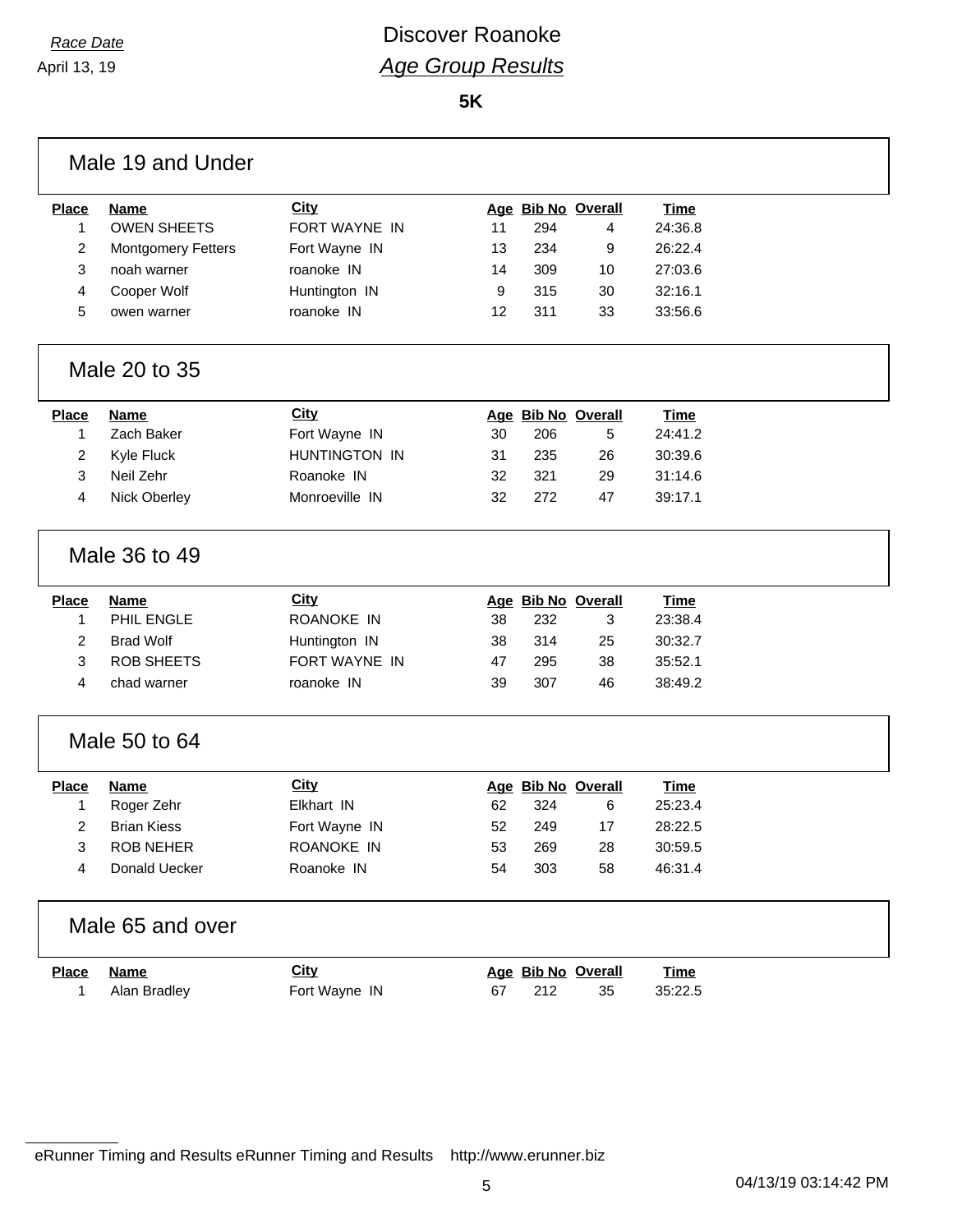# *Race Date* **Discover Roanoke** *Age Group Results*

|              | <b>Female Open Winners</b> |               |                    |             |  |
|--------------|----------------------------|---------------|--------------------|-------------|--|
| <b>Place</b> | Name                       | <b>City</b>   | Age Bib No Overall | <b>Time</b> |  |
|              | Amber Lenwell              | FORT WAYNE IN | 331<br>35<br>a     | 44:59.5     |  |

eRunner Timing and Results eRunner Timing and Results http://www.erunner.biz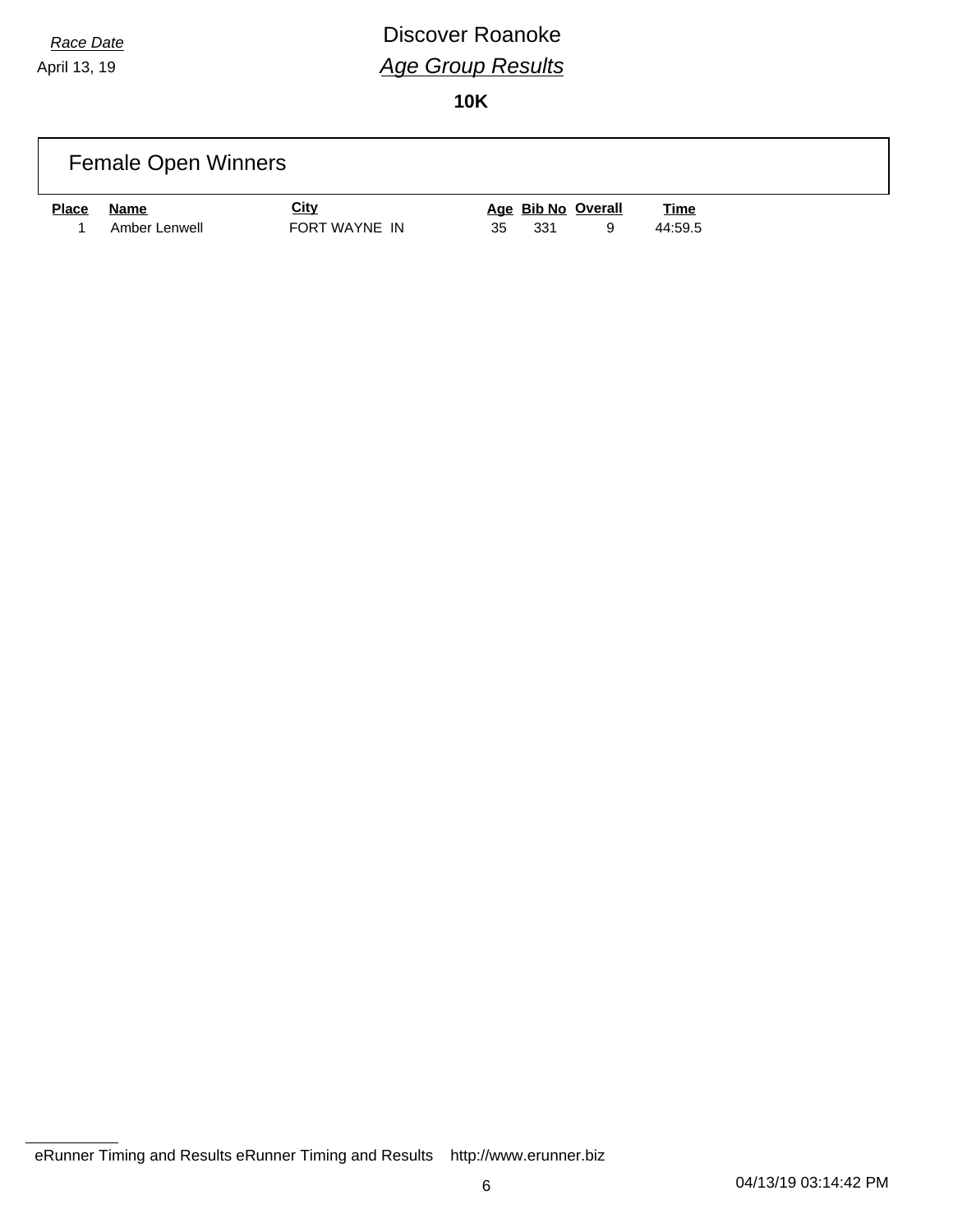## *Race Date* **Discover Roanoke** *Age Group Results*

|                | Female 19 and Under       |                  |    |     |                    |             |  |
|----------------|---------------------------|------------------|----|-----|--------------------|-------------|--|
| <b>Place</b>   | <b>Name</b>               | City             |    |     | Age Bib No Overall | <b>Time</b> |  |
| $\mathbf{1}$   | Alice Friesen             | Huntington IN    | 10 | 236 | 15                 | 51:40.2     |  |
|                | Female 20 to 35           |                  |    |     |                    |             |  |
|                |                           |                  |    |     |                    |             |  |
| <b>Place</b>   | <b>Name</b>               | City             |    |     | Age Bib No Overall | <b>Time</b> |  |
| $\mathbf{1}$   | <b>Molly Sittler</b>      | Columbia city IN | 26 | 296 | 13                 | 50:39.9     |  |
| $\overline{2}$ | Ashley Wilson             | Roanoke IN       | 31 | 313 | 14                 | 51:40.2     |  |
| 3              | Sabrina Cussen            | Wabash IN        | 31 | 220 | 24                 | 1:01:21.3   |  |
| 4              | Courtney Drummond         | Roanoke IN       | 30 | 227 | 29                 | 1:03:01.0   |  |
|                | Female 36 to 49           |                  |    |     |                    |             |  |
| <b>Place</b>   | <b>Name</b>               | City             |    |     | Age Bib No Overall | <b>Time</b> |  |
| $\mathbf{1}$   | <b>Cortney Miller</b>     | Huntington IN    | 42 | 259 | 20                 | 56:18.9     |  |
| $\overline{c}$ | Lindsey Romanetz          | Garrett IN       | 36 | 289 | 21                 | 56:24.4     |  |
| 3              | <b>Bridget Clements</b>   | Fort Wayne IN    | 46 | 218 | 25                 | 1:01:44.9   |  |
| 4              | Susan Luthe               | Fort Wayne IN    | 47 | 325 | 31                 | 1:07:14.6   |  |
| 5              | Susan Trent               | Ft. Wayne IN     | 46 | 302 | 32                 | 1:07:17.2   |  |
| 6              | Regina Arvin              | Huntington IN    | 46 | 203 | 33                 | 1:09:59.4   |  |
| $\overline{7}$ | Makenna Carlson           | Huntington IN    | 38 | 215 | 34                 | 1:09:59.5   |  |
| 8              | Megan Muth                | Naperville IL    | 36 | 264 | 36                 | 1:11:39.9   |  |
|                | Female 50 to 64           |                  |    |     |                    |             |  |
| <b>Place</b>   | <b>Name</b>               | City             |    |     | Age Bib No Overall | <b>Time</b> |  |
| 1              | <b>Christine Hutchins</b> | Fort Wayne IN    | 56 | 240 | 23                 | 59:47.7     |  |
|                | Female 65 and over        |                  |    |     |                    |             |  |
| <b>Place</b>   | Name                      | City             |    |     | Age Bib No Overall | <b>Time</b> |  |
| 1              | Joni Wyatt                | Roanoke IN       | 65 | 318 | 35                 | 1:10:29.2   |  |
|                |                           |                  |    |     |                    |             |  |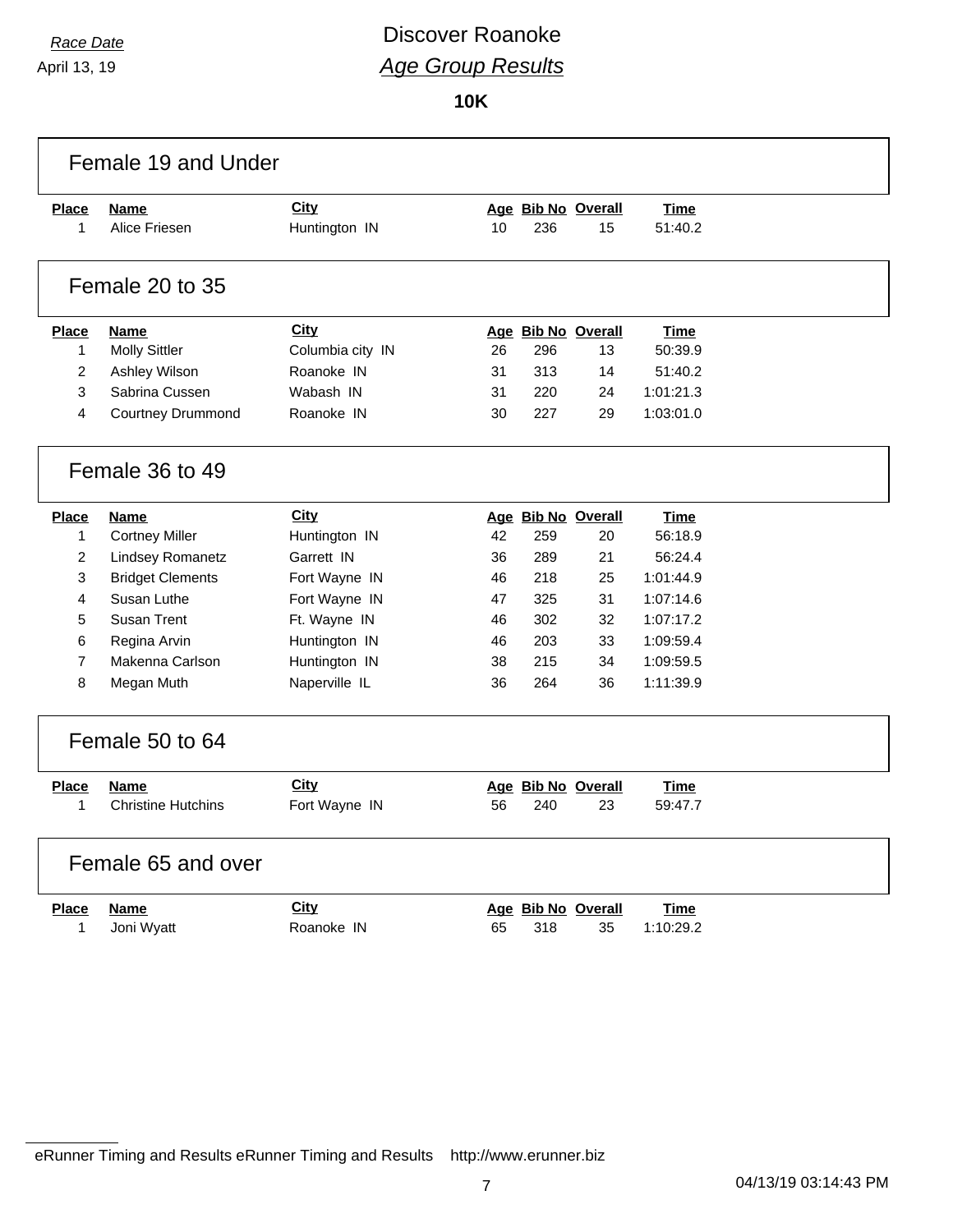# *Race Date* **Discover Roanoke** *Age Group Results*

|              | Male Open Winners   |             |                                   |
|--------------|---------------------|-------------|-----------------------------------|
| <b>Place</b> | Name                | <b>City</b> | Age Bib No Overall<br><b>Time</b> |
|              | <b>Brad Prather</b> | Roanoke IN  | 35:51.8<br>278<br>47              |

eRunner Timing and Results eRunner Timing and Results http://www.erunner.biz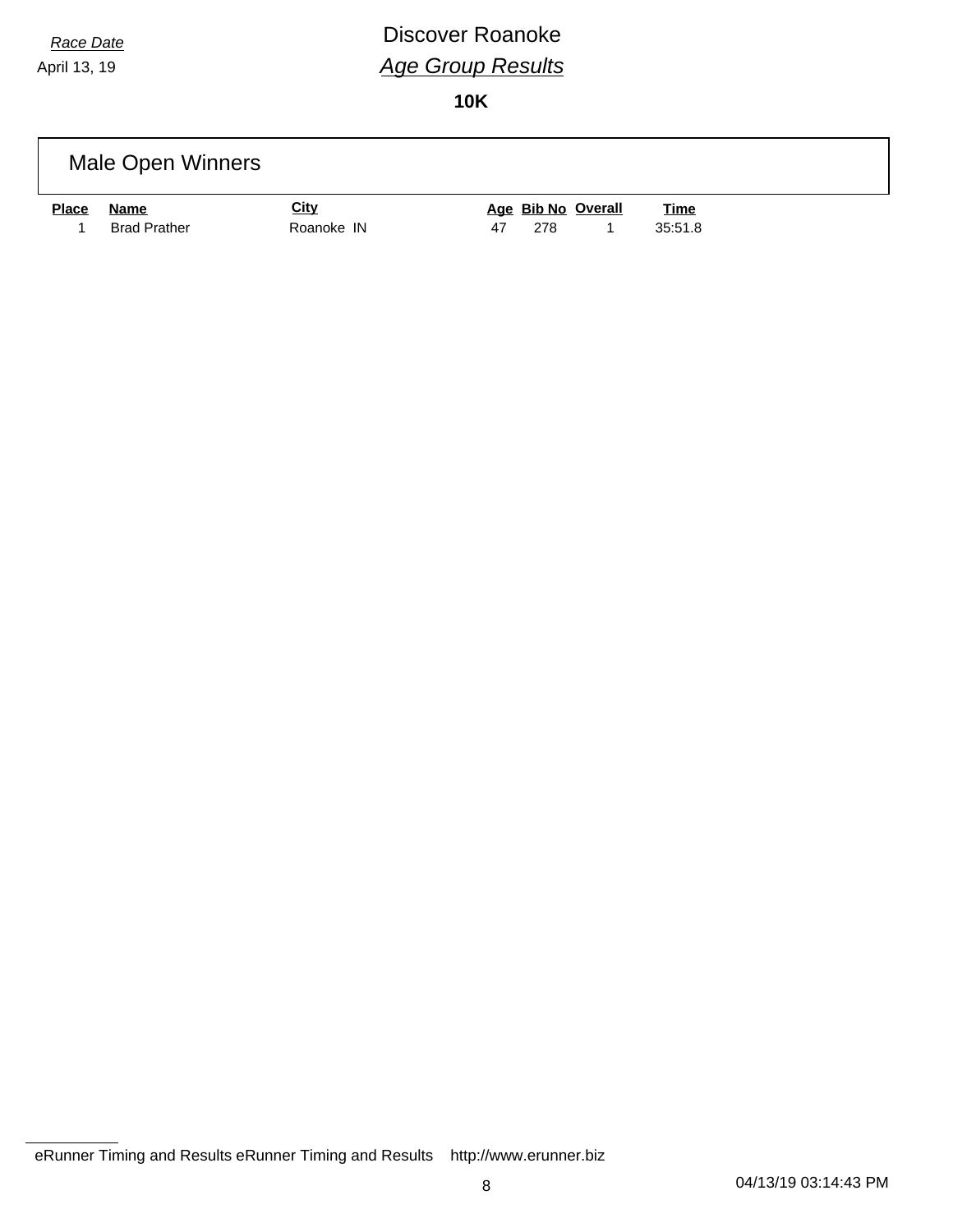**10K**

| Male 20 to 35 |  |  |  |  |
|---------------|--|--|--|--|
|---------------|--|--|--|--|

| Place | <b>Name</b>           | City             |    | Age Bib No Overall |    | Time      |
|-------|-----------------------|------------------|----|--------------------|----|-----------|
|       | Drew Brewton          | Syracuse IN      | 31 | 214                | 2  | 37:56.6   |
| 2     | Dalton Atchison       | Fort Wayne IN    | 24 | 204                | 3  | 38:18.1   |
| 3     | Jonathan Lugar        | Hartford City IN | 35 | 253                | 4  | 40:14.5   |
| 4     | Adam Dyer             | Fort Wayne IN    | 31 | 332                | 6  | 41:55.9   |
| 5     | John Dizer            | Fort Wayne IN    | 35 | 226                | 10 | 45:57.3   |
| 6     | Mirnes Hrustic        | Fort Wayne IN    | 31 | 336                | 11 | 46:05.4   |
| 7     | <b>Brandon Knueve</b> | Roanoke IN       | 28 | 251                | 17 | 55:39.4   |
| 8     | Robin Lewis           | Shipshewana IN   | 26 | 252                | 30 | 1:07:10.7 |
|       |                       |                  |    |                    |    |           |

#### Male 36 to 49

| Place | <b>Name</b>        | City              |    | Age Bib No Overall |    | Time      |
|-------|--------------------|-------------------|----|--------------------|----|-----------|
|       | Juan Salzar        | Fort Wayne IN     | 37 | 335                | 5  | 41:50.1   |
| 2     | Jeff Junk          | Fort Wayne IN     | 48 | 247                | 7  | 42:03.7   |
| 3     | <b>Brad Thomas</b> | Fort Wayne IN     | 44 | 328                | 8  | 43:37.9   |
| 4     | Bani Salazar       | Fort Wayne IN     | 39 | 333                | 12 | 49:08.6   |
| 5     | Sam Robinson       | Roanoke IN        | 39 | 288                | 16 | 53:16.2   |
| 6     | <b>MARK MYERS</b>  | <b>FISHERS IN</b> | 41 | 266                | 22 | 57:39.6   |
|       | Josh Muth          | Naperville IL     | 38 | 263                | 28 | 1:02:56.1 |
|       |                    |                   |    |                    |    |           |

#### Male 50 to 64

| Place | Name                 | <b>City</b>          |    | Age Bib No Overall |    | Time      |  |
|-------|----------------------|----------------------|----|--------------------|----|-----------|--|
|       | Todd Bailey          | Argos IN             | 50 | 205                | 18 | 56:08.5   |  |
|       | david edsall         | fort wayne IN        | 61 | 228                | 19 | 56:15.9   |  |
|       | <b>Cameron Frost</b> | Ann Arbor MI         | 54 | 237                | 26 | 1:02:23.6 |  |
| 4     | Robert Eherenman     | Roanoke IN           | 53 | 229                | 27 | 1:02:24.7 |  |
| 5     | Gary Paugh           | <b>FORT WAYNE IN</b> | 61 | 275                | 37 | 1:13:33.2 |  |
|       |                      |                      |    |                    |    |           |  |

#### Male 65 and over

| <u>Place Name</u> | <u>City</u> |     | Age Bib No Overall | <u>Time</u> |
|-------------------|-------------|-----|--------------------|-------------|
| Reg Johnson       | Warsaw IN   | 245 | 38                 | 1:26:13.9   |

eRunner Timing and Results eRunner Timing and Results http://www.erunner.biz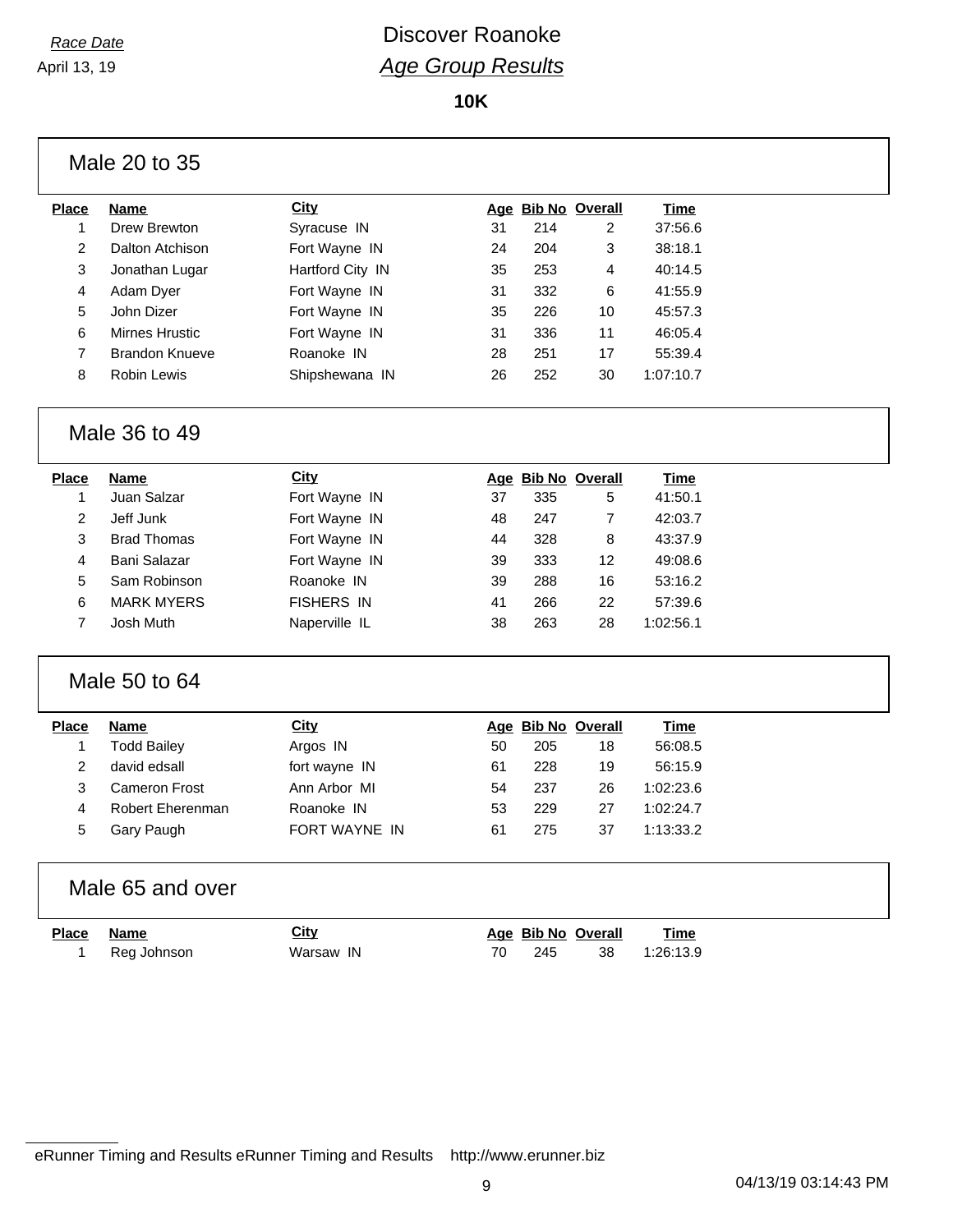# *Race Date* **Discover Roanoke** *Age Group Results*

|              | <b>Female Open Winners</b> |               |                    |             |  |
|--------------|----------------------------|---------------|--------------------|-------------|--|
| <b>Place</b> | <b>Name</b>                | <u>City</u>   | Age Bib No Overall | <b>Time</b> |  |
|              | Rosa Ko                    | Fort WAYNE IN | 33<br>337<br>9     | 11:54.8     |  |

eRunner Timing and Results eRunner Timing and Results http://www.erunner.biz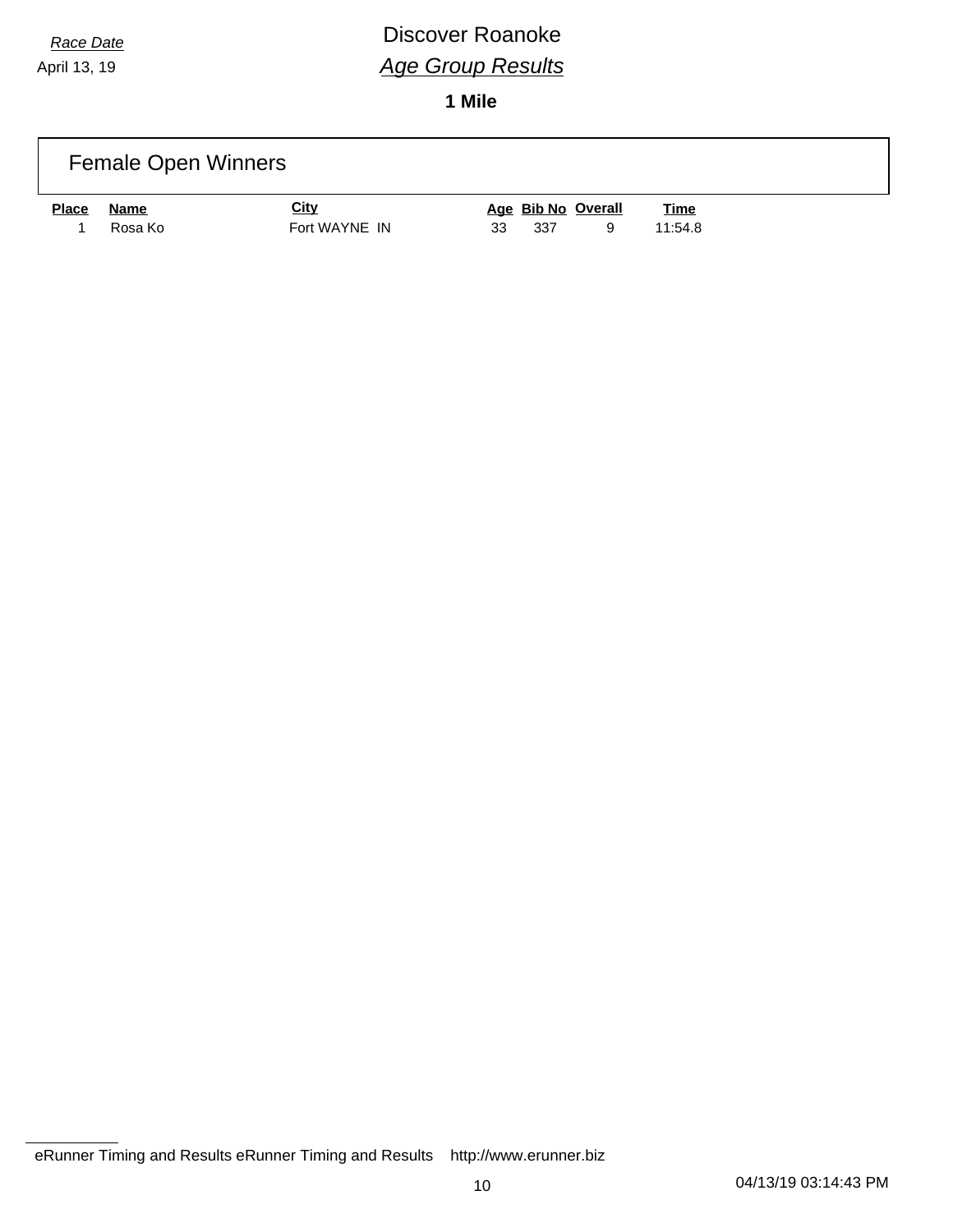## *Race Date* **Discover Roanoke** *Age Group Results*

|                | Female 11 and Under |                      |                    |             |
|----------------|---------------------|----------------------|--------------------|-------------|
| <b>Place</b>   | <b>Name</b>         | <b>City</b>          | Age Bib No Overall | <b>Time</b> |
| $\mathbf{1}$   | Anna Randolph       | Columbia city IN     | 280<br>13<br>4     | 13:21.3     |
|                | Female 20 to 35     |                      |                    |             |
| <b>Place</b>   | <b>Name</b>         | <b>City</b>          | Age Bib No Overall | <b>Time</b> |
| 1              | Kirby Johnson       | <b>HUNTINGTON IN</b> | 33<br>244<br>11    | 12:54.3     |
| $\overline{2}$ | Chelsea Zehr        | Roanoke IN           | 320<br>33<br>15    | 21:43.3     |
|                | Female 36 to 49     |                      |                    |             |
| <b>Place</b>   | <b>Name</b>         | <b>City</b>          | Age Bib No Overall | <b>Time</b> |
| 1              | Sarah Randolph      | Columbia city IN     | 283<br>12<br>39    | 13:20.5     |
|                | Female 50 to 64     |                      |                    |             |
| <b>Place</b>   | <b>Name</b>         | <b>City</b>          | Age Bib No Overall | <b>Time</b> |
| 1              | Rebecca Zehr        | Elkhart IN           | 62<br>323<br>14    | 21:43.0     |
| $\overline{2}$ | Jenny Deal          | Fort wayne IN        | 224<br>18<br>56    | 22:48.4     |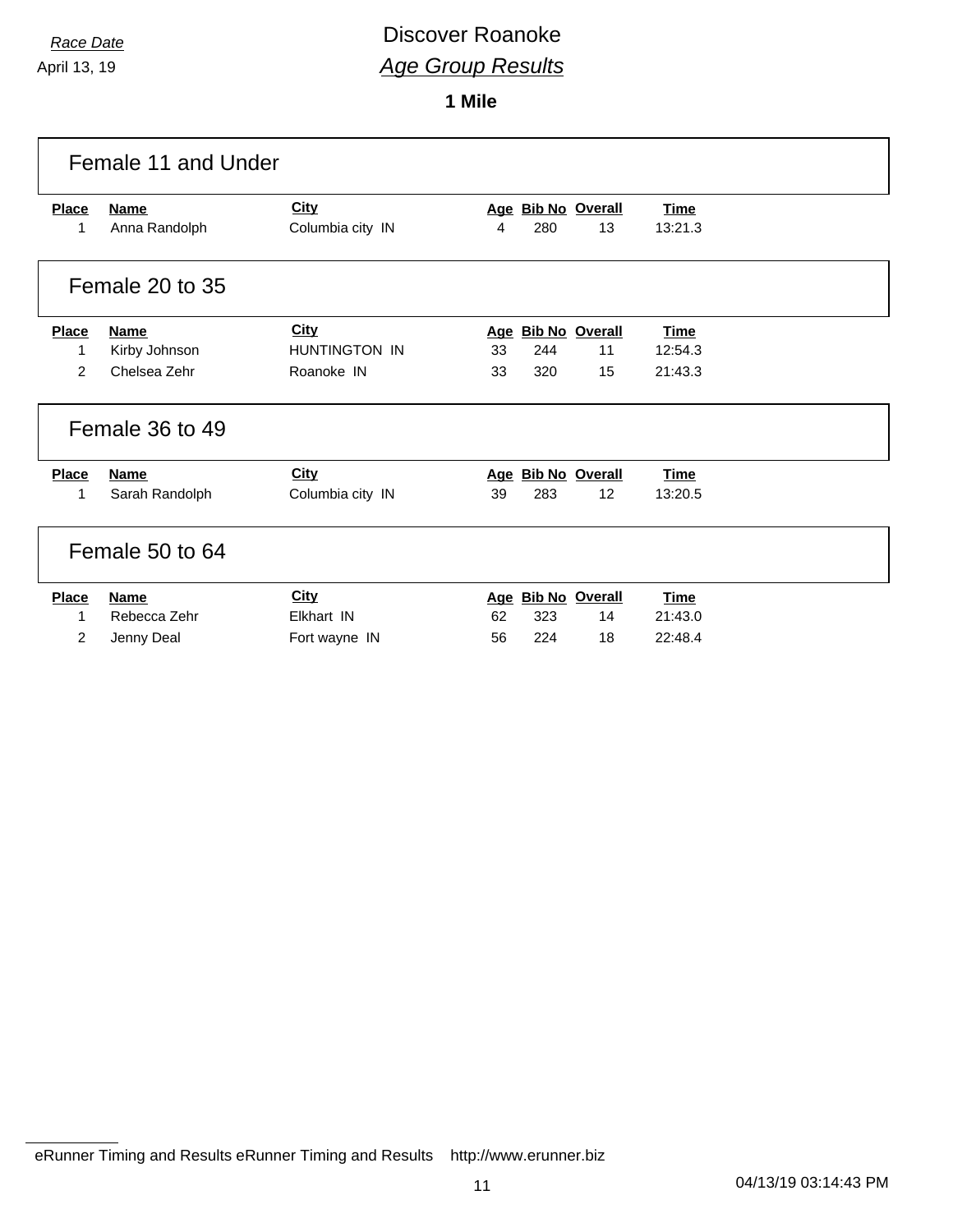## *Race Date* **Discover Roanoke** *Age Group Results*

|       | Male Open Winners   |             |                    |             |  |
|-------|---------------------|-------------|--------------------|-------------|--|
| Place | <b>Name</b>         | <u>City</u> | Age Bib No Overall | <u>Time</u> |  |
|       | <b>SKIP STINSON</b> | ROANOKE IN  | 301<br>54          | 7:03.9      |  |

eRunner Timing and Results eRunner Timing and Results http://www.erunner.biz